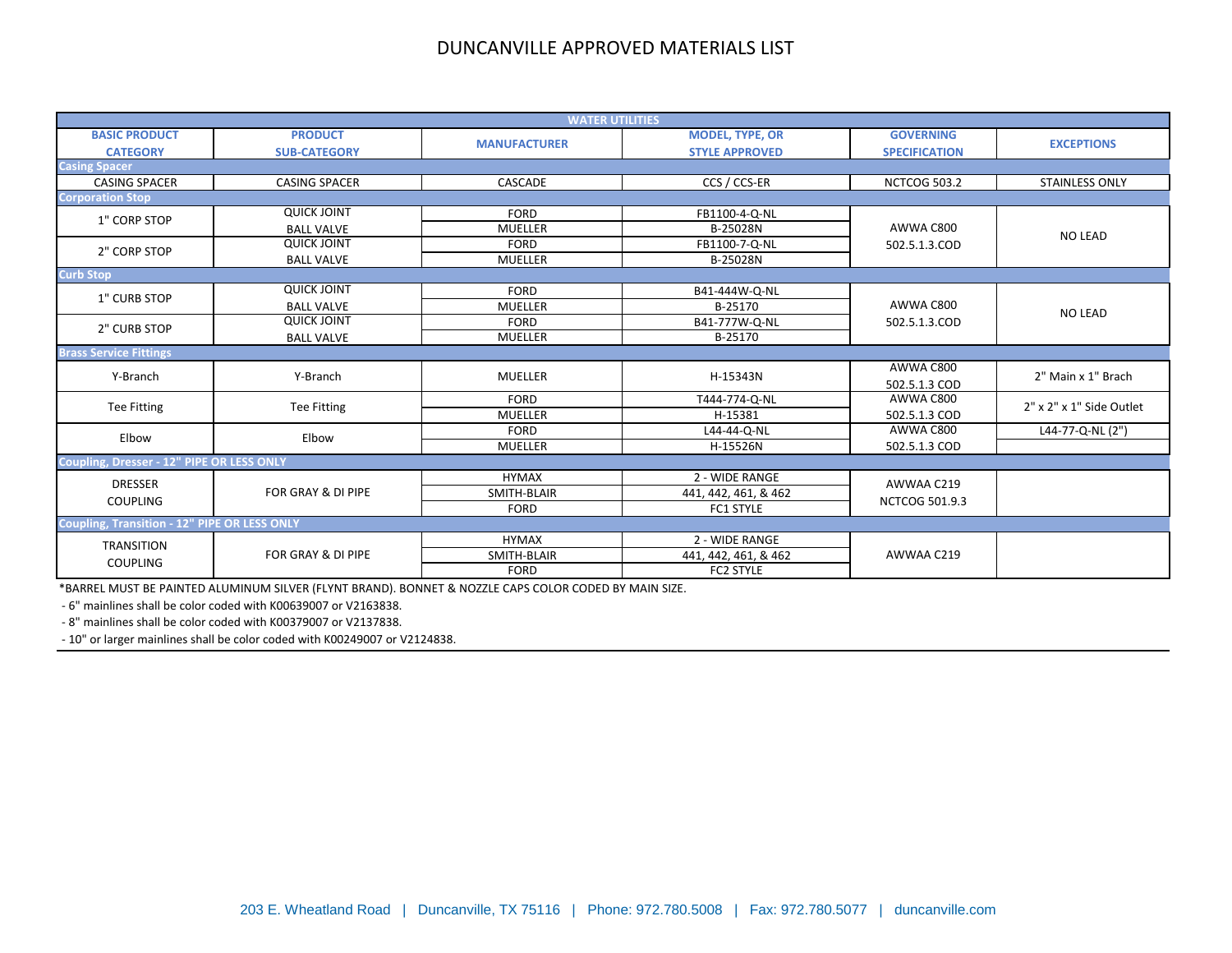| <b>BASIC PRODUCT</b>                  | <b>PRODUCT</b>                                         | <b>MANUFACTURER</b>    | <b>MODEL, TYPE, OR</b>                                                               | <b>GOVERNING</b>                  | <b>EXCEPTIONS</b>                     |
|---------------------------------------|--------------------------------------------------------|------------------------|--------------------------------------------------------------------------------------|-----------------------------------|---------------------------------------|
| <b>CATEGORY</b>                       | <b>SUB-CATEGORY</b>                                    |                        | <b>STYLE APPROVED</b>                                                                | <b>SPECIFICATION</b>              |                                       |
| <b>Fittings</b>                       |                                                        |                        |                                                                                      |                                   |                                       |
| <b>FITTINGS</b><br><b>FULL-BODIED</b> |                                                        | <b>STAR PIPE</b>       |                                                                                      |                                   | <b>DOMESTIC</b>                       |
|                                       | <b>DUCTILE IRON</b>                                    | TYLER/UNION/UFCO       |                                                                                      | AWWA C110                         | <b>FULL-BODIED ONLY</b>               |
|                                       |                                                        | SIGMA                  |                                                                                      |                                   |                                       |
| <b>Flange Adapters</b>                |                                                        |                        |                                                                                      |                                   |                                       |
|                                       |                                                        | <b>STAR PIPE</b>       |                                                                                      | AWWA C219                         |                                       |
| <b>FLANGE ADAPTERS</b>                | <b>DUCTILE IRON</b>                                    | <b>TYLER</b>           |                                                                                      | <b>CITY SPECIFICATIONS</b>        | DOMESTIC ONLY                         |
|                                       |                                                        | SIGMA                  |                                                                                      |                                   |                                       |
| <b>Manhole Appurtenances</b>          |                                                        |                        |                                                                                      |                                   |                                       |
| <b>MANHOLE RING &amp; LID</b>         | 24-INCH                                                | <b>BASS &amp; HAYS</b> | 300-24 "WATER"                                                                       | <b>CITY SPECIFICATIONS</b>        | <b>MUST HAVE</b><br><b>BITUMINOUS</b> |
|                                       | 30-INCH                                                |                        | VRM-30 "WATER"                                                                       |                                   | COATING                               |
| <b>Pipe Material</b>                  |                                                        |                        |                                                                                      |                                   |                                       |
| POLYETHYLENE                          | SDR9                                                   |                        |                                                                                      |                                   | <b>SERVICE</b>                        |
| <b>PVC</b>                            | DR-14                                                  | <b>VARIOUS</b>         |                                                                                      | AWWA C900<br><b>NCTCOG 501.15</b> | <b>MAIN</b>                           |
| <b>Pipe Lubricant</b>                 |                                                        |                        |                                                                                      |                                   |                                       |
| PIPE LUBRICANT                        |                                                        | <b>VARIOUS</b>         | <b>VARIOUS MODELS</b>                                                                | NCTCOG 501.16.4                   |                                       |
| <b>Polywrap</b>                       |                                                        |                        |                                                                                      |                                   |                                       |
| POLYWRAP                              |                                                        |                        | WRAP MUST BE LLDPE, T=0.008", MANUFACTURED AND LABELED IN ACCORDANCE WITH AWWA C105. |                                   |                                       |
|                                       | Retainer Glands - MANDATORY IF PIPE IS LARGER THAN 12" |                        |                                                                                      |                                   |                                       |
|                                       |                                                        | SMITH-BLAIR            | 111 CAM-LOK                                                                          |                                   |                                       |
|                                       |                                                        | SIGMA                  | <b>ONE-LOK SLDE</b>                                                                  |                                   |                                       |
|                                       |                                                        | <b>ROMAC</b>           | ROMAGrip                                                                             |                                   |                                       |
|                                       | FOR DI PIPE                                            | <b>FORD</b>            | UNI-FLANGE 1400                                                                      |                                   |                                       |
|                                       |                                                        | <b>EBAA IRON</b>       | 1100 MEGALUG                                                                         |                                   |                                       |
| <b>RETAINER</b>                       |                                                        | <b>STAR PIPE</b>       | STARGRIP 3000                                                                        | NCTCOG SPECIFICATIONS             | <b>DOMESTIC</b><br><b>FITTINGS</b>    |
| <b>GLANDS</b>                         |                                                        | SMITH-BLAIR            | 120 CAM-LOK                                                                          |                                   |                                       |
|                                       |                                                        | SIGMA                  | <b>ONE-LOK SLCE</b>                                                                  |                                   |                                       |
|                                       | FOR PVC PIPE                                           | <b>ROMAC</b>           | ROMAGrip                                                                             |                                   |                                       |
|                                       |                                                        | <b>FORD</b>            | UNI-FLANGE 1500                                                                      |                                   |                                       |
|                                       |                                                        | <b>EBAA IRON</b>       | 2000PV MEGALUG                                                                       |                                   |                                       |
|                                       |                                                        | <b>STAR PIPE</b>       | STARGRIP 4000                                                                        |                                   |                                       |
| <b>Service Saddles</b>                |                                                        |                        |                                                                                      |                                   |                                       |
| <b>SERVICE</b>                        | <b>EPOXY COATED</b>                                    | SMITH-BLAIR            | 317                                                                                  | AWWA C800                         | <b>IRON PIPE</b>                      |
|                                       | <b>STAINLESS STEEL</b>                                 | <b>FORD</b>            | FCD202-XXX-TAP-Q                                                                     | NCTCOG 502.10.2.1                 | <b>THREADS</b>                        |
| SADDLES                               | <b>DOUBLE STRAP</b>                                    | MUELLER                | DR2S                                                                                 |                                   |                                       |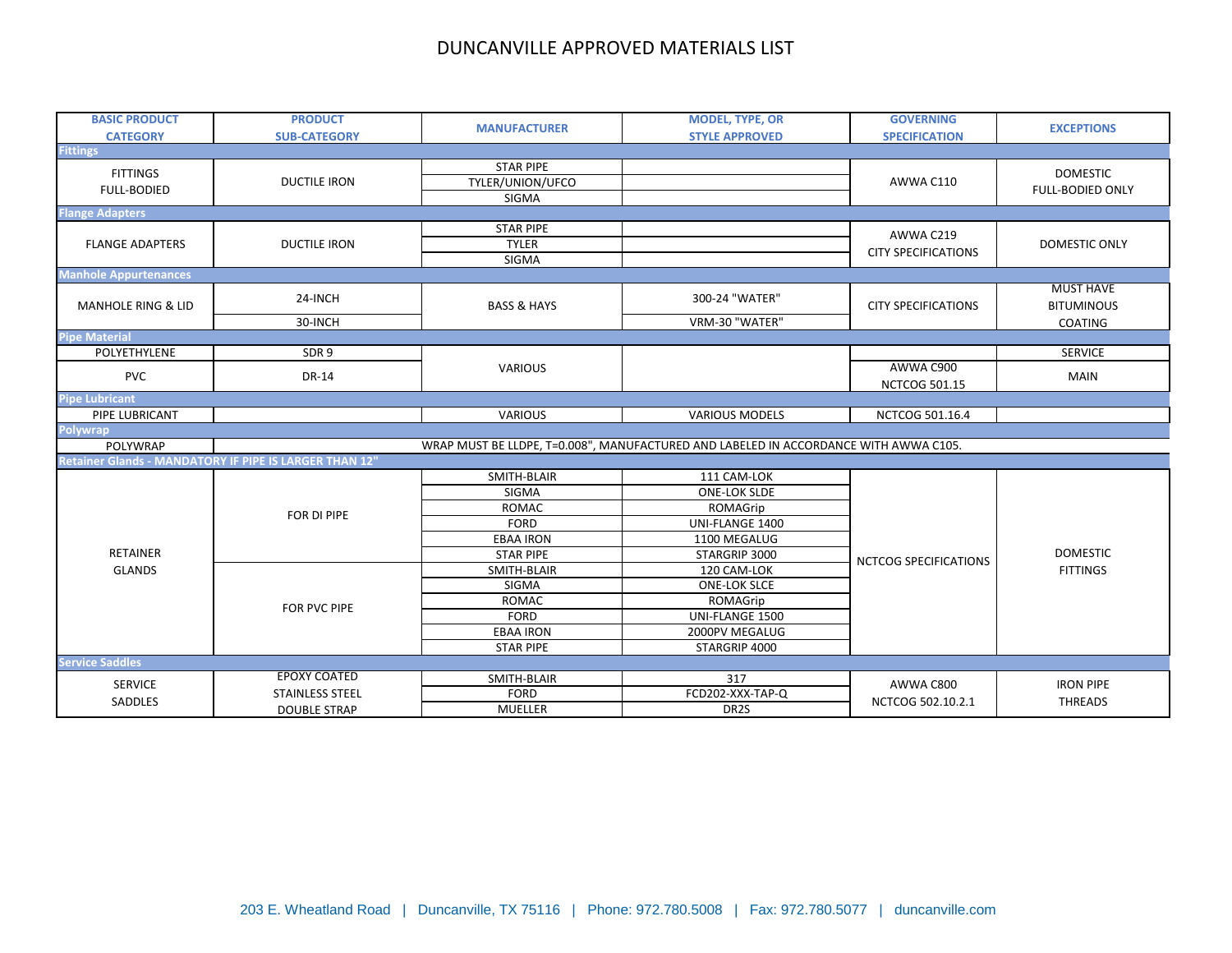| <b>BASIC PRODUCT</b><br><b>CATEGORY</b> | <b>PRODUCT</b><br><b>SUB-CATEGORY</b>                                                                                                                            | <b>MANUFACTURER</b>  | <b>MODEL, TYPE, OR</b><br><b>STYLE APPROVED</b> | <b>GOVERNING</b><br><b>SPECIFICATION</b> | <b>EXCEPTIONS</b>         |  |  |  |
|-----------------------------------------|------------------------------------------------------------------------------------------------------------------------------------------------------------------|----------------------|-------------------------------------------------|------------------------------------------|---------------------------|--|--|--|
| <b>Fire Hydrants</b>                    |                                                                                                                                                                  |                      |                                                 |                                          |                           |  |  |  |
|                                         |                                                                                                                                                                  | <b>MUELLER</b>       | <b>SUPER CENTURION 250</b>                      |                                          | <b>DALLAS SPEC</b>        |  |  |  |
|                                         |                                                                                                                                                                  |                      |                                                 | AWWA C502                                | 1-1/4" PENTAGON           |  |  |  |
| <b>FIRE HYDRANTS</b>                    |                                                                                                                                                                  | <b>AMERICAN FLOW</b> |                                                 | <b>CITY SPECIFICATIONS</b>               | <b>OPERATING NUT</b>      |  |  |  |
|                                         |                                                                                                                                                                  | <b>CONTROL</b>       | <b>WATEROUS PACER</b>                           | 502.6.3.COD                              | (1) 4" NST pumper nozzle  |  |  |  |
|                                         |                                                                                                                                                                  |                      |                                                 |                                          | (2) 2.5" NST hose nozzles |  |  |  |
| <b>Tapping Sleeve</b>                   |                                                                                                                                                                  |                      |                                                 |                                          |                           |  |  |  |
|                                         |                                                                                                                                                                  | SMITH-BLAIR          | 665                                             |                                          |                           |  |  |  |
| <b>TAPPING SLEEVE</b>                   | <b>STAINLESS STEEL</b>                                                                                                                                           | <b>FORD</b>          | FTSS-XXX-X-EPDM                                 | AWWA C800                                | 12" PIPE MAX              |  |  |  |
|                                         |                                                                                                                                                                  | MUELLER              | H304                                            | COD 502.6.1.17                           |                           |  |  |  |
|                                         | *OUTLET FLANGES MUST ALSO BE STIANLESS STEEL. SHALL BE RESTRICTED TO PIPE SIZES 8" AND SMALLER AND SHALL NOT BE USED FOR TAPS GREATER THAN 75% OF THE MAIN SIZE. |                      |                                                 |                                          |                           |  |  |  |
| <b>Valves</b>                           |                                                                                                                                                                  |                      |                                                 |                                          |                           |  |  |  |
| <b>AIR VALVES</b>                       | AIR RELEASE AND VACUUM BREAKER                                                                                                                                   | <b>VAL-MATIC</b>     | VM100-S                                         | 502.6.3.COD                              |                           |  |  |  |
|                                         |                                                                                                                                                                  | CLA-VAL              | <b>36 SERIES COMBINATION</b>                    |                                          |                           |  |  |  |
|                                         | STANDARD                                                                                                                                                         | <b>AMERICAN AVK</b>  | SERIES 816                                      | AWWA C504                                |                           |  |  |  |
| <b>BUTTERFLY VALVES</b>                 | <b>DOUBLE ECCENTRIC</b>                                                                                                                                          | AV-TEK               | <b>DEX 2504</b>                                 | COD 502.6.6                              |                           |  |  |  |
| <b>CHECK VALVES</b>                     |                                                                                                                                                                  | <b>VAL-MATIC</b>     | 7200 SURGEBUSTER                                |                                          |                           |  |  |  |
| <b>GATE VALVES*</b>                     | <b>RESILIENT WEDGE</b>                                                                                                                                           | <b>AMERICAN AVK</b>  | SERIES 45                                       | C509, COG                                | $2.5" - 16"$              |  |  |  |
|                                         | <b>GATE VALVE</b>                                                                                                                                                | <b>AMERICAN AVK</b>  | <b>SERIES 55</b>                                | 502.6. COD                               | 18" - 20"                 |  |  |  |

**\* MUST HAVE 316 SS BOLTS. BOTH RED EPOXY OR BITUMINOUS EXTERIOR COATINGS ARE ALSO ACCEPTABLE**

**\* AWWA - C515 RSGVs WITH REDUCED WALL THICKNESSES ARE NOT ACCEPTABLE**

**\* VALVES LARGER THAN 12" SHALL BE EQUIPED WITH A BYPASS VALVE**

| <b>Valves Stack</b> |           |                        |               |                     |  |
|---------------------|-----------|------------------------|---------------|---------------------|--|
| <b>VALVE COVERS</b> | LID       | <b>BASS &amp; HAYS</b> | #340-1        | <b>NCTCOG 806.4</b> |  |
|                     |           | SIGMA                  | VB1651M       |                     |  |
|                     |           | <b>STAR PIPE</b>       | <b>SHORTY</b> |                     |  |
|                     | 10" COVER | <b>BASS &amp; HAYS</b> | #340-1        |                     |  |
|                     |           | SIGMA                  | VB1652M       |                     |  |
|                     | 10" STACK | <b>STAR PIPE</b>       | <b>SHORTY</b> |                     |  |
|                     | 18" COVER | <b>BASS &amp; HAYS</b> | #348-1        |                     |  |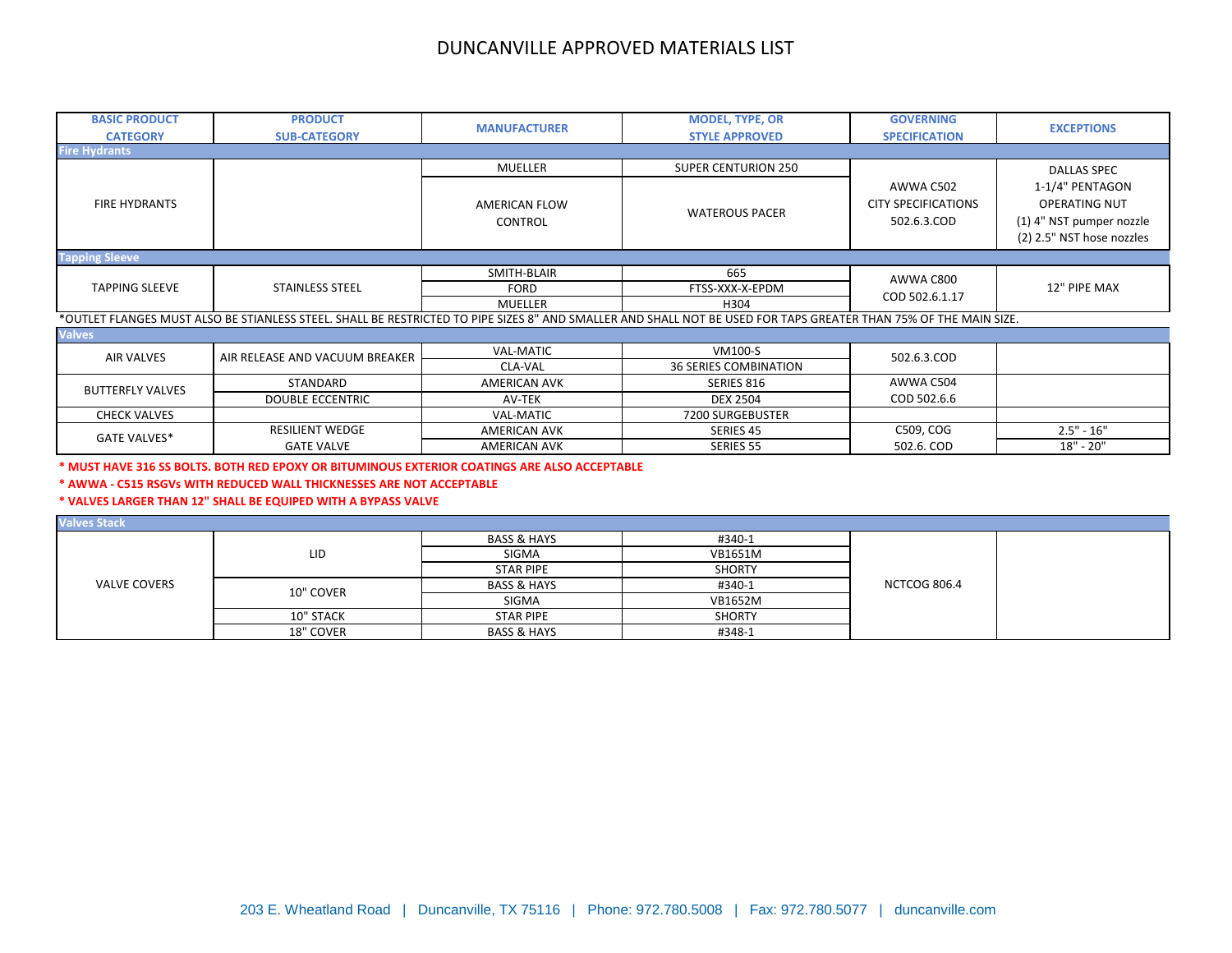| <b>BASIC PRODUCT</b>        | <b>PRODUCT</b>      | <b>MANUFACTURER</b>            | <b>MODEL, TYPE, OR</b>             | <b>GOVERNING</b>     | <b>EXCEPTIONS</b> |
|-----------------------------|---------------------|--------------------------------|------------------------------------|----------------------|-------------------|
| <b>CATEGORY</b>             | <b>SUB-CATEGORY</b> |                                | <b>STYLE APPROVED</b>              | <b>SPECIFICATION</b> |                   |
| <b>Water Meter AMR Lids</b> |                     |                                |                                    |                      |                   |
|                             |                     | <b>DFW PLASTICS</b>            |                                    |                      | 12"               |
| WATER                       |                     |                                |                                    |                      | 20"               |
| <b>METER</b>                | <b>PLASTIC</b>      | <b>ACCUCAST</b>                |                                    | DWU                  |                   |
| AMR                         |                     | PENTAIR                        |                                    |                      | $12"$             |
| <b>LIDS</b>                 |                     | <b>BASS &amp; HAYS</b>         | 3 LIDS P6                          |                      |                   |
|                             | <b>HYBRID</b>       | HUBBELL                        | <b>HYBRID UTILITY COVER</b>        |                      |                   |
| <b>Water Meter Vaults</b>   |                     |                                |                                    |                      |                   |
|                             |                     | AMERICAN INDUSTRIAL PRECAST    |                                    | DWU                  |                   |
|                             | CONCRETE            | BROOKS/OLDCASTLE PRECAST       | MUST HAVE APPROVED LIFTING DEVICES |                      |                   |
| WATER<br>METER              |                     | <b>CONCRETE PRODUCTS (CPI)</b> |                                    |                      |                   |
|                             |                     | <b>HANSON</b>                  |                                    |                      |                   |
| VAULTS                      |                     | NEW BASIS (DALWORTH QUICKSET)  |                                    |                      |                   |
|                             |                     | <b>TURNER</b>                  |                                    |                      |                   |
|                             |                     | CAST-IN-PLACE                  |                                    |                      |                   |
| <b>Valves Stack</b>         |                     |                                |                                    |                      |                   |
|                             | LID                 | <b>BASS &amp; HAYS</b>         | #340-1                             |                      |                   |
|                             |                     | SIGMA                          | <b>VB1651M</b>                     |                      |                   |
| <b>VALVE COVERS</b>         |                     | <b>STAR PIPE</b>               | <b>SHORTY</b>                      |                      |                   |
|                             | 10" COVER           | <b>BASS &amp; HAYS</b>         | #340-1                             | <b>NCTCOG 806.4</b>  |                   |
|                             |                     | SIGMA                          | <b>VB1652M</b>                     |                      |                   |
|                             | 10" STACK           | <b>STAR PIPE</b>               | <b>SHORTY</b>                      |                      |                   |
|                             | 18" COVER           | <b>BASS &amp; HAYS</b>         | #348-1                             |                      |                   |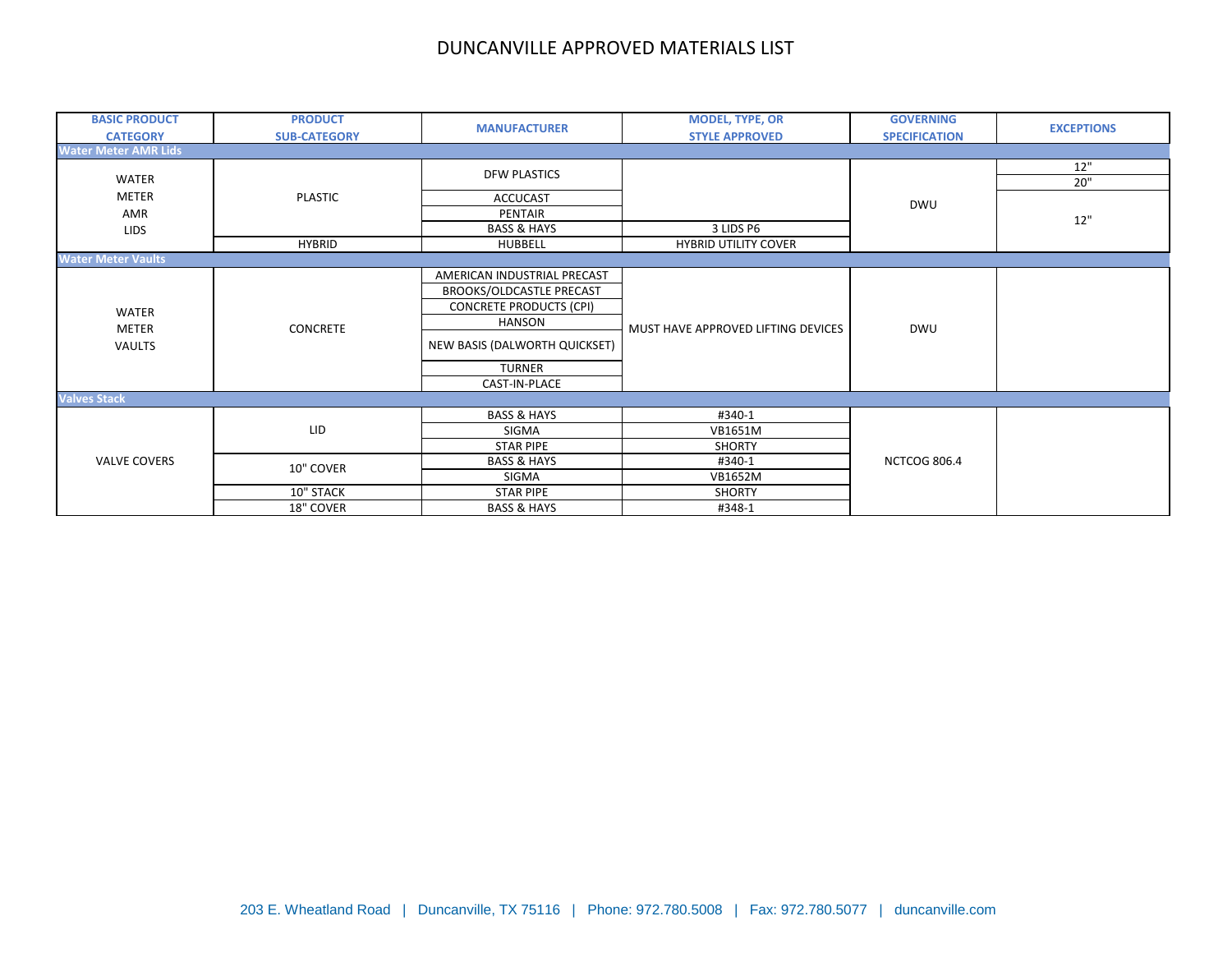| <b>BASIC PRODUCT</b><br><b>CATEGORY</b>                  | <b>PRODUCT</b><br><b>SUB-CATEGORY</b>   | <b>MANUFACTURER</b>    | <b>MODEL, TYPE, OR</b><br><b>STYLE APPROVED</b> | <b>GOVERNING</b><br><b>SPECIFICATION</b> | <b>EXCEPTIONS</b>          |
|----------------------------------------------------------|-----------------------------------------|------------------------|-------------------------------------------------|------------------------------------------|----------------------------|
| <b>Water Meter Boxes</b>                                 |                                         |                        |                                                 |                                          |                            |
|                                                          | PLASTIC WITH DUCTILE IRON<br>RING & LID | <b>BASS &amp; HAYS</b> | BH P395P WITH BH3-1 LID                         |                                          |                            |
| 24" WATER METER CAN                                      |                                         | <b>ACCUCAST</b>        | 712424                                          |                                          |                            |
| 36" WATER METER CAN                                      | PLASTIC WITH DUCTILE IRON<br>RING & LID | <b>BASS &amp; HAYS</b> | BH P536P WITH BH5C-1 LID                        |                                          |                            |
| <b>Water Meter Couplings</b>                             |                                         |                        |                                                 |                                          |                            |
|                                                          | 1-1/2" BRASS METER FLANGE               | <b>FORD</b>            | CF31-66-NL                                      |                                          | *FLANGE MUST BE 3/4" THICK |
|                                                          |                                         | MUELLER                | H-10129-HN                                      | <b>DWU</b>                               |                            |
| <b>WATER</b>                                             | 2" BRASS                                | <b>FORD</b>            | CF31-77-NL                                      |                                          |                            |
| METER                                                    | <b>METER FLANGE</b>                     | <b>MUELLER</b>         | H-10129-HN                                      |                                          |                            |
| <b>COUPLINGS</b>                                         | 1" BRASS                                | <b>FORD</b>            | C38-44-2-625-NL                                 |                                          | NO LEAD ONLY               |
|                                                          | <b>STRAIGHT</b>                         | MUELLER                | H-10890N                                        |                                          |                            |
| <b>Water Meter Brass Fittings</b>                        |                                         |                        |                                                 |                                          |                            |
|                                                          | FIP x COMPRESSION COUPLING              | <b>FORD</b>            | C04-44-Q-NL                                     |                                          |                            |
| WATER<br><b>METER</b><br><b>BRASS</b><br><b>FITTINGS</b> |                                         | <b>MUELLER</b>         | H-15451N                                        | <b>DWU</b>                               | NO LEAD ONLY               |
|                                                          | MIP x COMPRESSION COUPLING              | <b>FORD</b>            | C84-44-Q-NL                                     |                                          |                            |
|                                                          |                                         | <b>MUELLER</b>         | H-15428N                                        |                                          |                            |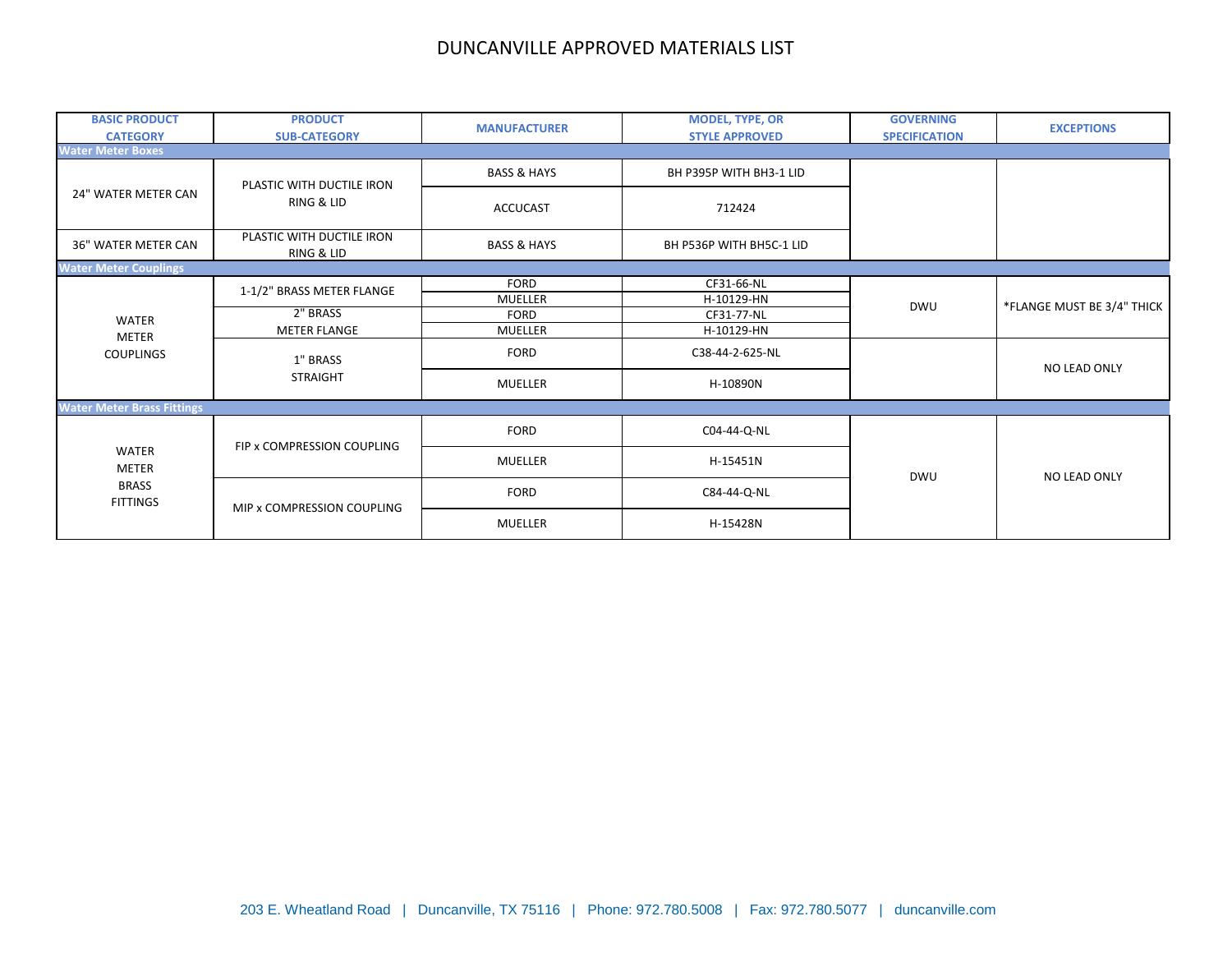| <b>WASTEWATER UTILITIES</b>                      |                                                                    |                                                 |                                          |                      |                                  |  |
|--------------------------------------------------|--------------------------------------------------------------------|-------------------------------------------------|------------------------------------------|----------------------|----------------------------------|--|
| <b>BASIC PRODUCT</b><br><b>CATEGORY</b>          | <b>MANUFACTURER</b>                                                | <b>MODEL, TYPE, OR</b><br><b>STYLE APPROVED</b> | <b>GOVERNING</b><br><b>SPECIFICATION</b> | <b>NCTCOG</b>        | <b>EXCEPTIONS</b>                |  |
| cess Device                                      |                                                                    |                                                 |                                          |                      |                                  |  |
| <b>WASTWATER</b><br><b>ACCESS DEVICE</b>         | <b>JM EAGLE</b>                                                    | <b>WAC 15</b>                                   | N/A                                      | 502.2                | MINIMUM 15"<br><b>RISER PIPE</b> |  |
|                                                  |                                                                    |                                                 |                                          |                      |                                  |  |
| <b>CASING SPACERS</b>                            | CASCADE                                                            | CCS / CCS-ER                                    |                                          | 503.2.2.1            | N/A                              |  |
| anout:                                           |                                                                    |                                                 |                                          |                      |                                  |  |
| <b>CLEANOUT LID</b>                              | <b>BASS &amp; HAYS</b>                                             | BH 404                                          | ONLY USED IF CLEANOUT IS IN CONCRETE     | 502.2, 806.4.1.2     | PS= 160 psi                      |  |
|                                                  | NOTE: DESIGN PLANS DESIGNATE ONLY ACCEPTABLE MATERIALS FOR PROJECT |                                                 |                                          |                      |                                  |  |
| ouplings                                         |                                                                    |                                                 |                                          |                      |                                  |  |
| <b>RUBBER SLEEVE</b>                             | <b>VARIOUS</b>                                                     | <b>VARIOUS</b>                                  | MANUFACTURER'S SPECIFICATIONS            | N/A                  | CLAY OR CONCRETE PIPE ONLY       |  |
| <b>PVC ADAPTER</b>                               | <b>VARIOUS</b>                                                     | <b>VARIOUS</b>                                  | MANUFACTURER'S SPECIFICATIONS            | N/A                  | PVC PIPE ONLY                    |  |
| ade Adjustment Riser                             |                                                                    |                                                 |                                          |                      |                                  |  |
| <b>GRADE ADJUSTMENT RISER</b>                    | <b>BASS &amp; HAYS</b>                                             | N/A                                             | <b>MANUFACTURER'S SPECIFICATIONS</b>     | 502.1.2, 502.1.4.5   |                                  |  |
|                                                  | <b>EAST JORDAN</b>                                                 |                                                 |                                          |                      |                                  |  |
| <b>Mainline- Pipeline (Material</b>              |                                                                    |                                                 |                                          |                      |                                  |  |
| <b>PVC</b>                                       |                                                                    | ASTM D2241 (SDR 26)                             | BELL AND SPIGOT-ASTM D3139               | ASTM F477            | PS= 160 psi                      |  |
| PRESSURE RATED                                   | <b>VARIOUS</b>                                                     |                                                 |                                          | <b>NCTCOG 501.17</b> | 4" & UP                          |  |
| <b>HDPE</b>                                      |                                                                    | ASTM F714 (DR 17)                               | <b>FUSION ASTM F2620</b>                 | <b>NCTCOG 501.21</b> | PS= 125 psi<br>4" & UP           |  |
| anholes                                          |                                                                    |                                                 |                                          |                      |                                  |  |
| PRECAST                                          | <b>VARIOUS</b>                                                     |                                                 | ASTN C478                                |                      | <b>ALL NEW MANHOLE</b>           |  |
| CAST-IN-PLACE                                    | N/A                                                                | <b>TCEQ 217</b>                                 | N/A                                      |                      | LIDS SHALL BE 30" MINIMUM.       |  |
| nhole Corrosion Protectior                       |                                                                    |                                                 |                                          |                      |                                  |  |
| <b>EPOXY PROTECTIVE</b>                          | RAVEN LINING SYSTEMS                                               | Raven 405                                       | N/A                                      | 502.9                | N/A                              |  |
| <b>MANHOLE LINER</b>                             | SPECTRASHIELD                                                      | N/A                                             | N/A                                      | 502.9                | N/A                              |  |
| hole Frame                                       |                                                                    |                                                 |                                          |                      |                                  |  |
| <b>STANDARD FRAME</b>                            | <b>VARIOUS</b>                                                     | N/A                                             | ASTM A48 CLASS 35B                       | 806.4.1.2            |                                  |  |
| ALL NEW MANHOLES SHALL HAVE CORROSION PROTECTION |                                                                    |                                                 |                                          |                      |                                  |  |